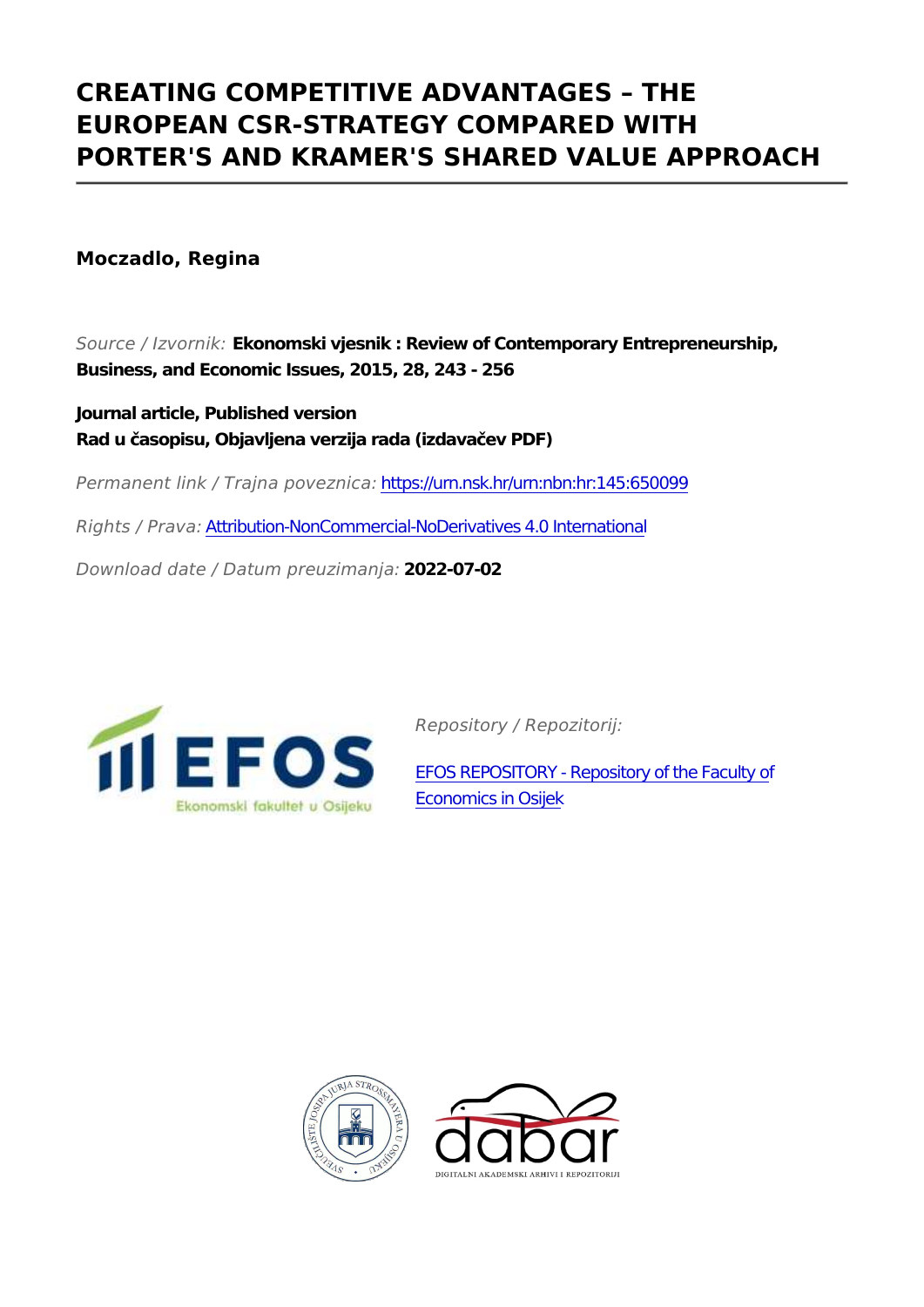*Regina Moczadlo Hochschule Pforzheim University Tiefenbronnerstr. 65 75175 Pforzheim, Germany regina.moczadlo@hs-pforzheim.de Phone: +497231286595*

*UDK: 339.137.2:65.012.4](4-67) Review article* 

*Received: February 11, 2015 Accepted for publishing: May 12, 2015*

# **CREATING COMPETITIVE ADVANTAGES – THE EUROPEAN CSR-STRATEGY COMPARED WITH PORTER'S AND KRAMER'S SHARED VALUE APPROACH**

#### **Abstract**

In 2011 the European Commission changed the definition and strategy for corporate social responsibility (CSR) with the creation of shared value as a core element of the new concept. In the same year Porter and Kramer published in the Harvard Business Review their approach of creating shared value (CSV) as a core element of long-term business strategies. The starting point of both approaches is the societal legitimation of enterprises to do business. The CSR respective CSV are evaluated to be a mean for reaching this legitimation and to further it to gain back the trust of the society that was lost during the financial crisis. This paper describes the two concepts and analyzes the similarities and differences. From the overall aim and intention, the EU concept has a wider focus and much higher requirements for enterprises. The European Commission assesses CSR as a measure for business to contribute to inclusive growth, employment and well-being of the society. Hence, companies have to take into account that economic, social and environmental targets further include ethical human rights and consumer concerns when developing their long-term business strategy. The CSV of Porter and Kramer also goes beyond the pure business case of CSR because CSV also is defined as a long-term measure which has to be integrated systematically into the strategic core business of companies. The Commission sees the shareholders as just one common group of a company's stakeholders and gives no preference to them. For Porter and Kramer the simultaneous creation of profit and societal value are decisive.

**Keywords:** Shared value creation, corporate social responsibility, European CSR policy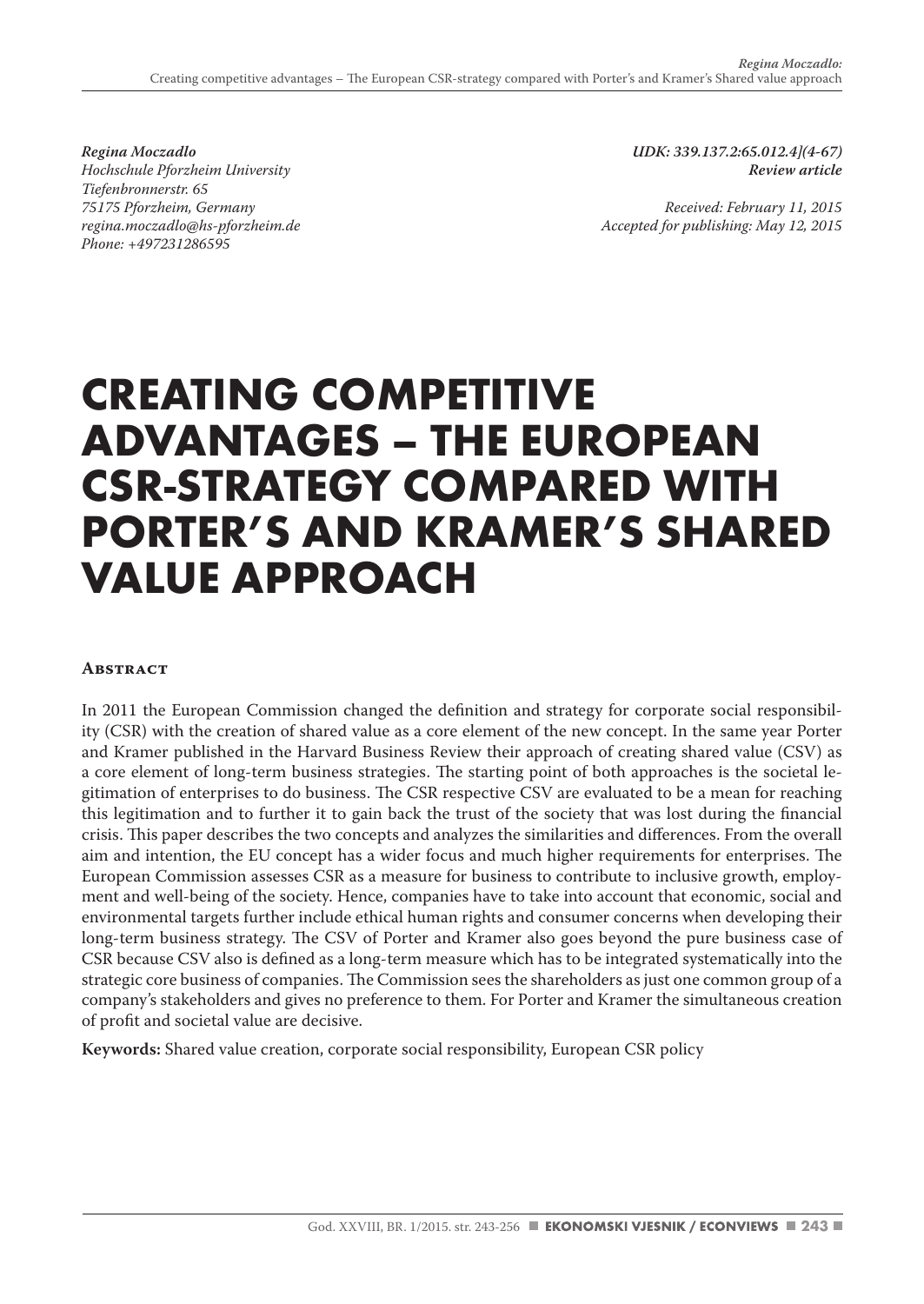#### *1. Introduction*

What the various definitions one can find for corporate social responsibility (CSR) have in common is that most of them refer to the triple bottom line approach of Elkington (1997) that focuses on the simultaneous consideration of economic, environmental and social goals. Various stakeholder groups expect from companies to go beyond economic targets and include sustainability aims in their business strategy. Hereby business is confronted with partly contradictorily perceptions.

Due to the fact that enterprises have leeway in decision-making about their impact on the society and the environment, they are also held responsible for the results of their decisions. Ignoring the expected CSR obligations can lead to threats like e.g. image losses, negative reports in the media or customer boycotts with negative consequences for the economic performance. Hence it is also in the interest of shareholders that managers fulfill basic CSR targets at least in the sense of risk management (Calabrese et al., 2013: 51; Friedman, 1970: 177). On the other hand, companies can gain competitive advantages while fulfilling the environmental and social bottom line and thereby gain competitiveness.

In 2011 the European Commission changed the definition of corporate social responsibility (CSR). According to the new definition, the creation of shared value (CSV) is a core element for companies with their owners and shareholders respectively, as well as for other stakeholders and the society. The commission further evaluates strategic CSR as an important mean for the competitiveness of companies (European Commission, 2011: 3–4).

Also in 2011, Porter and Kramer published a paper in the Harvard Business Review with the title 'Creating Shared Value' (CSV). The authors point out the development of a new strategic business concept that is able to simultaneously create economic and societal value and increase the competitiveness of companies.

While the European Commission sees CSR as a driving concept, Porter and Kramer differentiate CSV from CSR. Hence the question about the common ground and differences of both concepts arises. This analysis further shows the consequences both approaches might have for the development of business strategies.

The paper proceeds as follows: Chapter 2 describes

the methodology. For analyzing both approaches, a content analysis is used. Core elements of both concepts are CSR respective CSV and stakeholders. Therefore chapter 3 gives a brief overview about CSR and stakeholder management. Chapter 4 describes the CSR concept of the EU from 2011. Chapter 5 introduces the CSV concept of Porter and Kramer. In chapter 6 the two approaches are compared and discussed. Here the main commonalities and differences are shown. In chapter 7 the paper ends with a discussion and raises open questions.

#### *2. CSR and stakeholders*

Carroll (1991: 43) points out: "There is a natural fit between the idea of corporate social responsibility and an organization's stakeholders." Nonetheless, he states the word social might be too vague and therefore it has to be specified to whom the enterprise is responsible. Hence the question occurs who are the stakeholders that the companies should aim at and how these stakeholders should be part of the companies' activities.

Hence, the CSR and the stakeholder theory are interconnected. While the CSR theory has the aim to define the responsibilities that the enterprises are expected to fulfill, the stakeholder theory address the social groups that companies are expected to take into account in their decisions (Jamali, 2008: 228).

In their literature review, Peloza and Shang (2011: 120–121) found philanthropy to be the dominant motivation for CSR followed by the business case and mixed strategies.

The CSR can be a mean for companies to gain competitiveness (e.g. Husted and Allen, 2007: 598–599; Reefke and Trocchi, 2013: 806; Weber, 2008: 248– 251). Competitiveness increase can evolve by:

- Positive effects on the image and reputation of a company,
- Increasing employee's motivation and intention, further advantages in the phase of recruitment,
- Access to capital of investors who are sensitive in respect of sustainable behavior,
- Cost savings and efficiency gains especially from the environmental bottom line, e.g. energy, water and/or waste savings,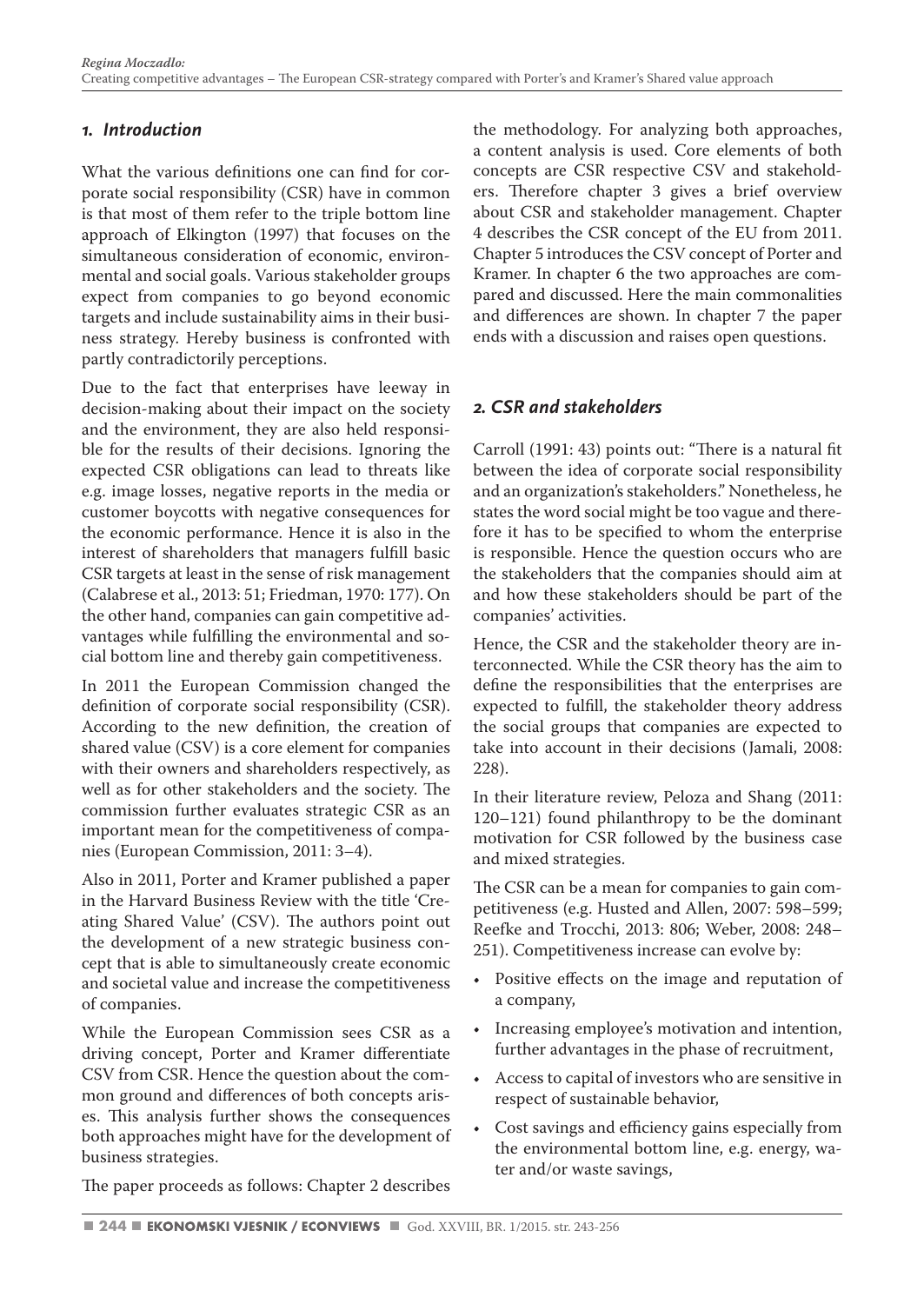- Gaining new customers through sustainable innovations,
- Increasing sales of green products.

Nevertheless, the results about the influence of CSR on firm performance during the last two decades of empirical research are mixed. All has been shown: positive, negative and no relationship (Husted and Allen, 2007: 595; Perrini et al., 2011: 60).

For Windsor (2013: 1940), there is the question of whether there is convincing evidence for a strong negative influence of CSR on financial performance in multiple cases. Otherwise, she argues, it would make sense to follow CSR aims. She concludes that companies can generate more wealth by taking into account CSR than by irresponsible behavior. Barnett and Salomon (2012) however argue that it depends on the capability of firms to capitalize their social responsibility costs of whether it pays for them to be good or not.

Consumer demand for CSR depends on several factors. It is mostly a phenomenon of developed countries and influenced by the country's economic stability. Furthermore, it increases with the educational, social and financial status of the individual person (Claydon, 2011: 415). The empirical research by Peloza and Shang (2011: 126–127) shows that purchase decisions are mostly product related. Moreover, human responsibilities are a main purchasing factor. One study found that for customers, Caroll's four dimensions are relevant in descending order: the economic, philanthropic, legal and ethical orientation of companies and that these evaluations are influenced by culture; whereas another study found the ethical orientation as most relevant.

Within the scope of stakeholder management, a huge variety of divergent points of view have been expressed. Despite the fact that the importance of stakeholders can be traced back even to Adam Smith, the work of Freeman (1984) can be seen as the starting point for the ongoing discussions and developments in stakeholder theory (Ribeiro Soriano et al., 2011: 227).

Similar to the approaches of CSR, the inclusion or exclusion of stakeholder groups into strategic planning depends finally on the target function of the enterprise. Even if the overall aim still remains pure profit maximization - which is highly under discussion in theory and practice - it is necessary to identify the power and strategic importance of stakeholders. It is shown in literature that powerful stakeholders are able to extract additional value and that strategically important stakeholders can create value for companies through reciprocity (Harrison and Bosse, 2013: 321). Various stakeholder theories to identify and manage stakeholders and their different interests have been developed (see e.g. the summary in O'Riordan and Fairbrass, 2014: 122–124).

Within the stakeholder theories, two main kinds of stakeholder groups are differentiated. Primary stakeholders with direct and contractual relationships with the enterprise, like shareholders, customers, employees and suppliers, regulators and secondary stakeholders with non-contractual ties, but who may affect or be affected by the enterprise (Pesqueux and Damak‐Ayadi, 2005: 6). In the beginning stakeholder management was – comparable to the business case of CSR - seen as an instrument to gain economic success either directly through business transactions or indirectly by increasing trust, reputation, and cooperation or by reducing economic risk. The arguments given here are very similar to the business case of CSR. The focus shifted and today's secondary stakeholder groups like non-governmental organizations (NGOs), media and government are also important for enterprises. Hörisch et al. (2014: 329), referring to Freeman (1984: 25) and Freeman et al. (2010: 9), define therefore stakeholders "… as 'those groups and individuals who can affect or be affected' by the actions connected to value creation and trade."

Most kinds of normative stakeholder theories are based on the social relationship between enterprises and the respective community or society (Crane and Ruebottom, 2011: 79). Companies here have a moral duty towards their stakeholders (O'Riordan and Fairbrass, 2014: 123).

Freeman et al. (2007: 309-313) discuss the question of who in the competition of interests is the dominant group and go on describing the priorities different authors have. This is the state for Keynes, laborers for Marx, the rights of the management for Berle and Means and investors for Friedman. They develop six principles for capitalism, amongst them the principle of continuous creation of value in cooperation with stakeholders. "Business should be about the best that we can create together, rather than about avoiding the worst" (Freeman et al., 2007: 313). Hence enterprises should not focus on a dominant group. Rather they should include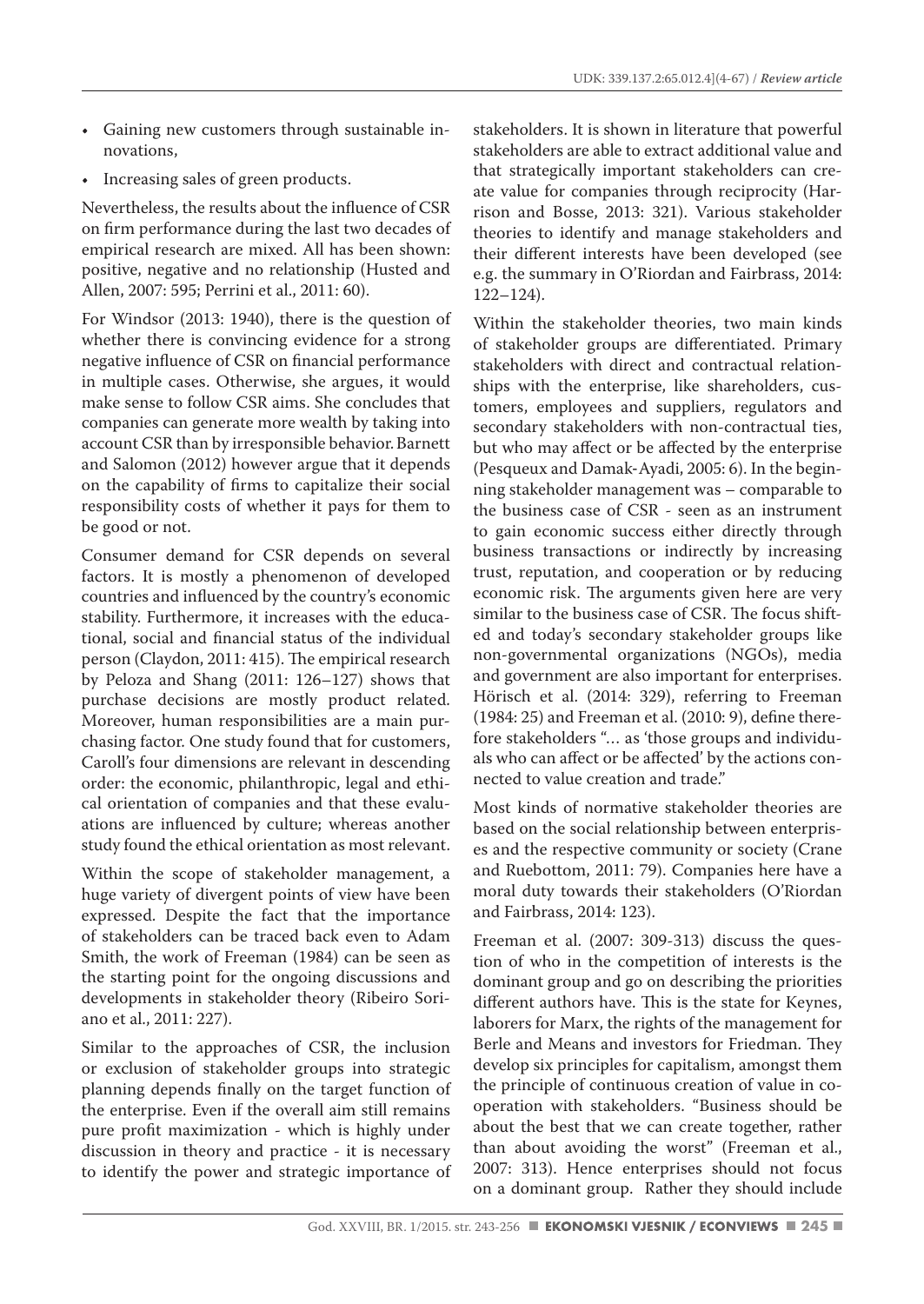mutual stakeholders' interests. Hörisch et al. (2014: 336–340) therefore propose a model of stakeholder interactions based on the value of sustainability.

A successful business strategy including CSR measures and stakeholders' involvement has to comprise transparency and an effective communication as core elements. According to their transparency attitude, Lahme and Klenk (2013: 158–159) differentiate three types of companies:

- 1. Companies just fulfilling their legal reporting obligations,
- 2. Followers who see transparency as important and who are partly transparent,
- 3. Convinced companies that integrate transparency into their business strategy and equity story and are already in an open dialog with their stakeholders.

For them most Dax-30 and Fortune-500 companies can be characterized as the second type. Within the EU one can find a high diversity between the CSR policies of the EU states. Leading regions are Scandinavia, the Anglo-Saxon region and Central Europe, while many Eastern European states have yet not developed national CSR strategies (Martinuzzi et al., 2011: 35–99).

All in all, one can conclude that literature is not giving a conclusive picture about the consequences of CSR and stakeholder measures for enterprises.

#### *3. Methodology*

A qualitative content analysis method is used. This method aims at the understanding of a text while analyzing the explicit and implicit content. The qualitative content analysis can be defined as a subjective interpretation of a text by a systematic classification and the identification of themes (Hsieh and Shannon, 2005: 1277). It is no standardized instrument and has to "…be fitted to suit the particular object or material in question and constructed especially for the issue at hand" (Mayring, 2014: 39). Therefore, it is important to work with a category system (Mayring, 2014: 40).

While analyzing both approaches of CSR it is necessary first of all to have a look at the motivation for introducing and, respectively, changing the view on CSR. The first category therefore is the "role of business in society," to see how both concepts evaluate the societal importance of business. Then the prerequisites for CSR have to be explained. Next, one has to look at the aims which should be reached through CSR. It is further of importance to know which societal groups are addressed by CSR because the inclusion or exclusion of stakeholder groups is essential for the strategic focus of business. Definitely, strategic orientation is an important category because this is the basis of the requirements for business and shows the expectations the authors of both papers have about the business strategy and business behavior. Furthermore, these requirements are the parameters to evaluate business behavior. Moreover of interest is the division of functions between governments and business. Therefore, seven categories for analyzing the two texts are used:

- Role of business in society,
- Prerequisites for CSR,
- Aims,
- Stakeholders.
- Strategic orientation,
- Role of government.

In the first step the content of both concepts are analyzed separately. Then, the findings are compared to evaluate the common grounds and the differences of the approaches.

#### *4. The CSR strategy of the European Commission*

With the revised definition of CSR in 2011, the European Commission aims to achieve a highly competitive social market economy where companies significantly contribute to sustainable development and inclusive growth. It is part of the Europe 2020 strategy. Until 2011, the European Commission followed the definition of CSR as "… a concept whereby companies integrate social and environmental concerns in their business operations and in their interaction with their stakeholders on a voluntary basis" (European Commission, 2011: 3). The core elements were 'voluntariness' and 'beyond compliance'.

In the renewed EU strategy the Commission underlines the importance of CSR. Voluntariness is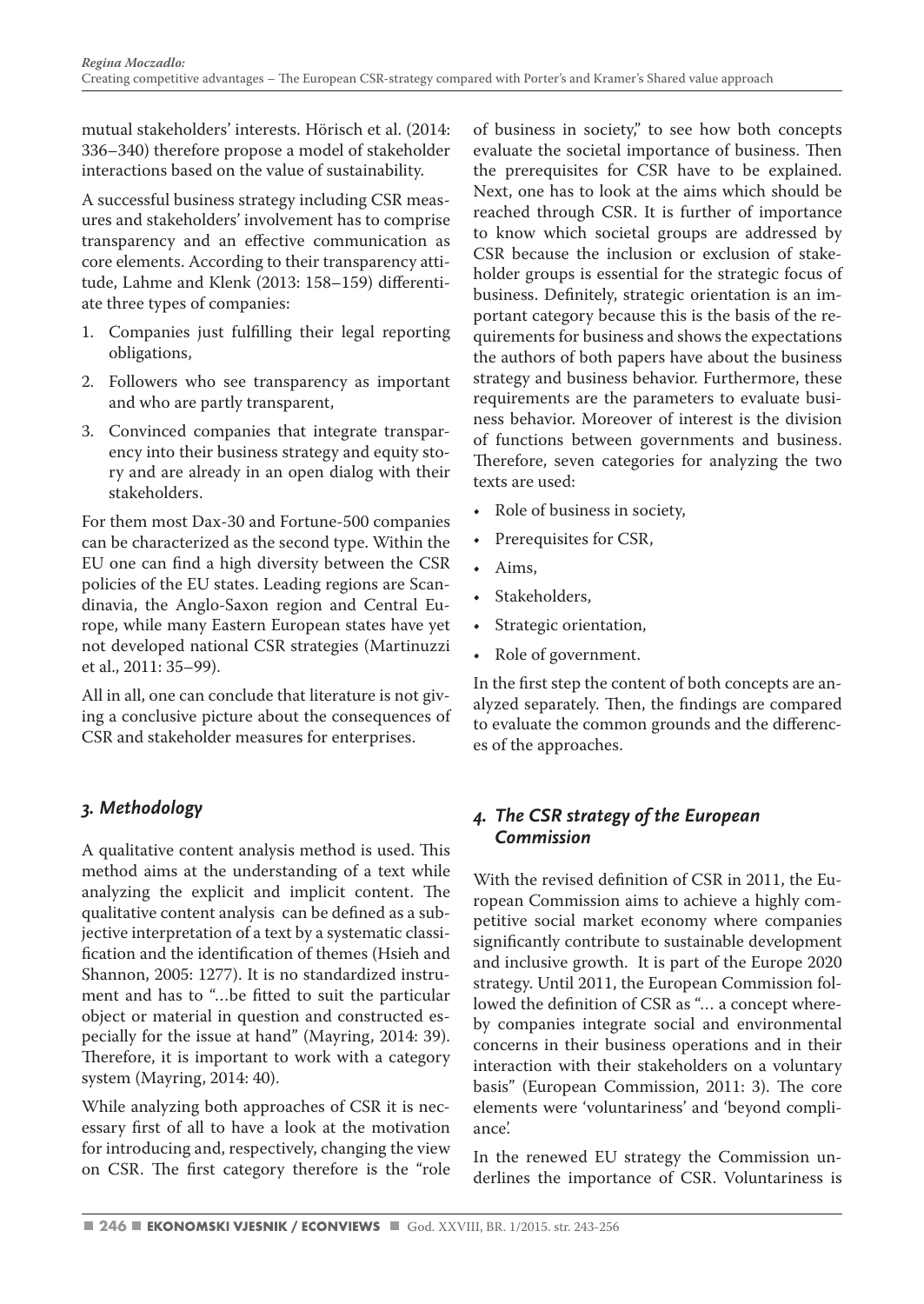not mentioned any longer. Instead, the Commission expanded the scope of CSR to an integration of CSR into the core business of companies. The European Commission (2011: 3) does not differentiate between philanthropic and strategic CSR and describes the value of CSR for companies as follows: "A strategic approach to CSR is increasingly important to the competitiveness of enterprises. It can bring benefits in terms of risk management, cost savings, access to capital, customer relationships, human resource management, and innovation capacity." In cooperation with their stakeholders companies therefore should create a strategic management process that involves "… social, environmental, ethical human rights and consumer concerns." (European Commission, 2011: 6). Hence the aim of such processes is the maximization of shared value for all three target groups alike: shareholders, other stakeholders and the society. Further, companies should identify, prevent and mitigate their unfavorable impact on these target groups. With this new approach, the CSR has definitely a higher significance for business because it fully overlaps with the core business (Brunn et al., 2013: 6).

The compliance of applicable legislation as well as collective agreements between social partners are seen as prerequisites for CSR. The Commission request especially large companies with a more formal approach to CSR to follow international standards and guidelines. Here, the Commission refers to the OECD Guidelines for Multinational Enterprises, the ten principles of the United Nations Global Compact, the ISO 26000 Guidance Standard on Social Responsibility, the ILO Tripartite Declaration of Principles Concerning Multinational Enterprises and Social Policy, as well as the United Nations Guiding Principles on Business and Human Rights.

The Commission encourages companies to apply a long-term strategic CSR that contributes to societal wellbeing. Companies should develop innovative goods of higher quality and provide more productive jobs. The European Commission (2011: 7) describes the multidimensional nature of CSR and differentiates three areas of activities that companies should consider. The first includes four different topics which companies have to apply; therefore, these topics can be evaluated as core requirements, followed by the so-called further parts by crosscutting issues.

- 1. Core requirements:
	- Human rights,
	- Labor and employment practices like training, diversity, gender equality and employee health and well-being,
	- Environmental issues like biodiversity, climate change, resource efficiency, life-cycle assessment and pollution prevention,
	- Combating bribery and corruption.
- 2. Further parts:
	- Community involvement and development,
	- Integration of disabled persons,
	- Consumer interests, including privacy.
- 3. Cross-cutting issues:
	- Promotion of social and environmental responsibility through the supply-chain,
	- Disclosure of non-financial information.

Furthermore, the European Commission (2011: 3–9) evaluates CSR as a basis for sustainability and an important contribution for businesses to build up long-term trust between them and important stakeholders like employees, consumers and citizens. The Commission points out that all organizations, businesses, governments and the EU itself, needs the trust of the citizens and argues further that the social consequences of the economic crisis have seriously lowered the trust in business. The public attention now focuses on sustainable and responsible business behavior as well as durable employment generation. The Commission diagnoses a gap between these expectations of citizens and their perceived business reality. The reason therefore is seen in the irresponsible behavior of some companies regarding environmental and social issues.

The European Commission (2011: 7) also defines the role of public authorities. Companies themselves are seen as the ones who should lead the development of long term CSR strategies supported by public authorities through a mix of regulations and voluntary policy measures, e.g. incentives for responsible business conduct. Public authorities should give enough flexibility to business to innovate and develop CSR strategies according to their specific circumstances. Concrete recommendations for activities are not given, which fits in with the approach of flexibility. Action plans and strategies are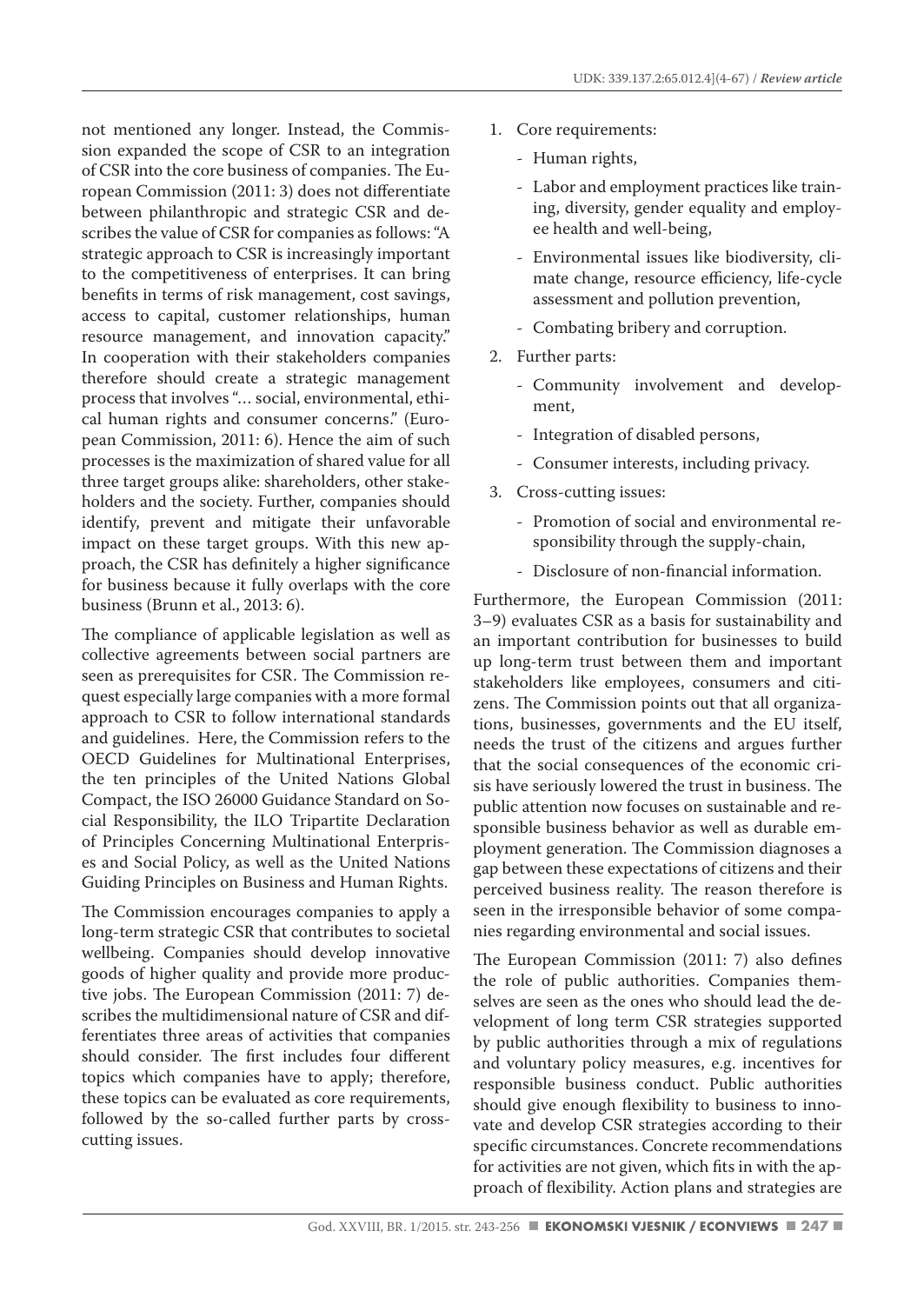part of the CSR public policies. According to Mullerat (2013: 16), the CSR policy framework can either be implicit, made up by institutions supporting CSR indirectly or explicit, consisting of institutions aiming at CSR. The latter are responsible for designing a strategic and consistent approach to CSR. Further, government contracting should follow new developed and implemented government procurement directives that include CSR measures of companies (Roberts and Markley, 2011: 2).

Summarizing one can state that the shared value concept of the European Commission goes far beyond the three sides of the triple bottom line of Elkington to which many definitions of CSR refer. But words like 'economic success', 'yield' or 'profit' are not even mentioned in the whole paper.

#### *5. Porter's and Kramer's shared value concept*

Likewise for Porter and Kramer (2011), the purpose of business has to be redefined. Instead of just focusing on profit, companies have to create shared value (CSV) by considering societal needs in their managerial strategy.

Porter and Kramer (2011: 63) are persuaded that their concept of CSV will lead to a major transformation in business thinking and that it "…will drive the next wave of innovation and productivity growth in the global economy. It will also reshape capitalism and its relationship to society. Perhaps most important of all, learning how to create shared value is our best chance to legitimize business again."(Porter and Kramer, 2011: 65).

Porter and Kramer (2011: 65–66) explicitly emphasize that their new concept is not social responsibility. They evaluate corporate social responsibility (CSR) initiatives as a reaction to the external pressure of stakeholders, as an instrument to improve the reputation of companies and state further companies would evaluate the costs involved as necessary expenses. For them the focus of this kind of CSR is a too narrow comprehension hence they differentiate CSV that focuses on both economic and societal yields.

The concept enjoys huge popularity in the business community. That might be the case because it was developed for and with senior managers of global players (Crane et al., 2014: 132). In 2014 the concept was a core topic at the World Economic Forum in Davos (Ennes, 2014). Major global players like e.g. Nestlé, Wal-Mart or Coca-Cola are applying this concept under the consultancy of FSG (Porter and Kramer, 2011: 71), where Porter and Kramer are members of the Board of Directors.

The definition of CSV is clearly outlined. Both economic and social progress are quantified with value principles. Value itself is measured with the relation of benefits to costs; hence it follows the well-known definition of profit (revenues minus costs). Social enterprises should also aim at shared value, according to Porter and Kramer (2014: 71) a single aim, whether of social or of economic character, is not sufficient any longer.

Porter and Kramer (2011: 66–67) outline three ways of shared value creation:

1. Reconceiving products and markets

In this field the authors differentiate between developed and developing countries. In developed countries they see new market opportunities for products and services that meet societal needs. Their examples include fundamental needs like better nutrition or housing as well as special products for the aging population. Moreover, due to the concentrated purchasing power, underserved markets in poor urban areas can deliver new business opportunities.

In developing countries they focus on the bottom of the pyramid. In this context, Porter and Kramer refer to Prahalad. Prahalad and Hammond (2002) pointed out the business opportunities for multinational companies (MNC) selling products to the poor in developing countries. They evaluate these markets on the one hand, as a source of growth for MNC themselves, on the other hand they state that, due to the increasing competition through MNC, the performance of these markets will increase. Hence, customers have advantages and enjoy higher quality products and/or better services than the ones delivered by international development agencies or national governments. The identification of societal needs, benefits and harm is seen as a prerequisite to develop products and markets for shared value.

2. Redefining productivity in the value chain

Porter and Kramer refer to the correlation between societal problems and economic costs.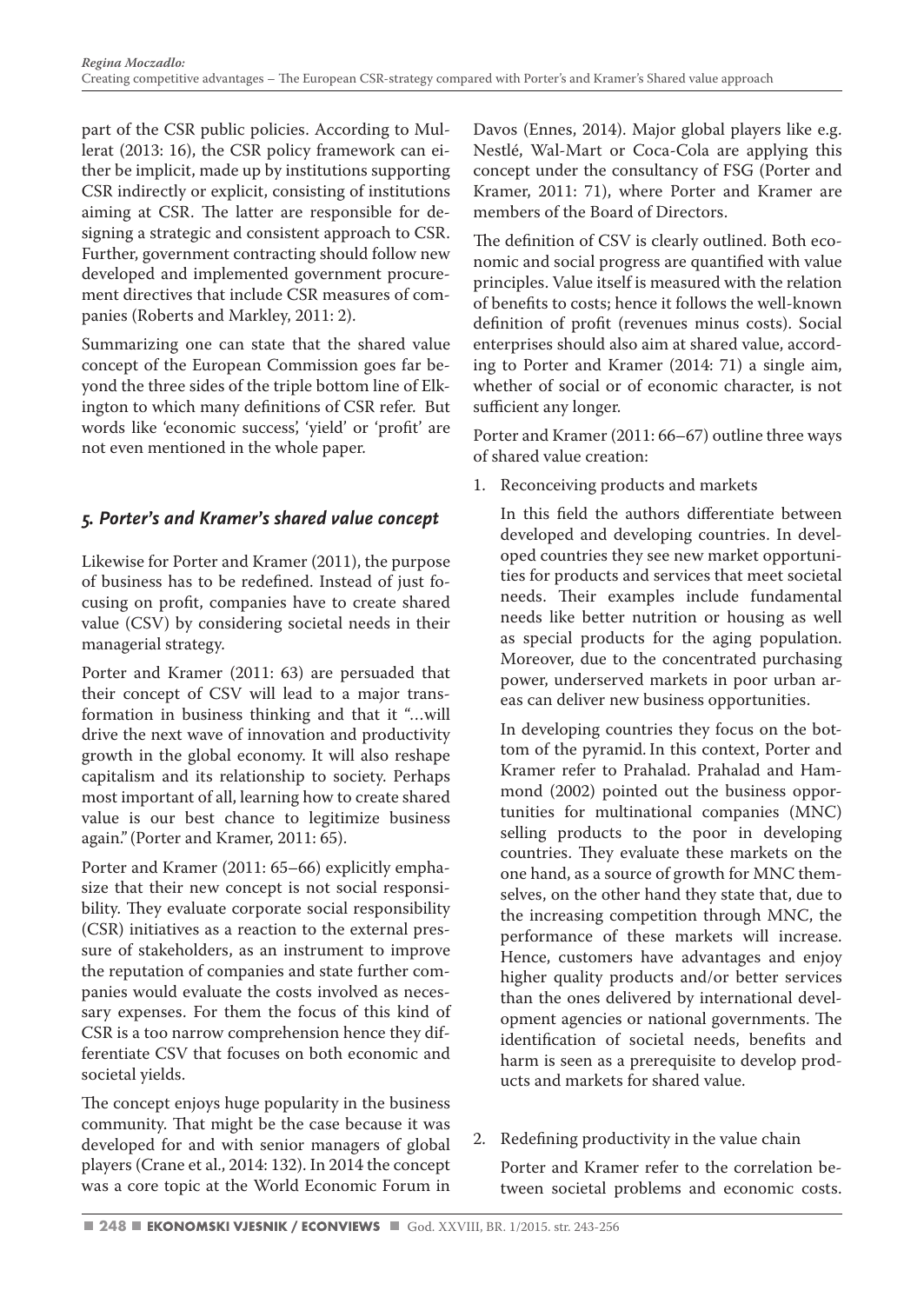These are further fields for shared value creation. They explicitly name different issues "… natural resource and water use, health and safety, working conditions, and equal treatment in the workplace" (Porter and Kramer, 2011: 66– 67). They state that even without governmental regulation or resource taxes externalities can create internal costs. For illustration they use the example of excess product packaging. They list different fields where environmental or social improvements serve both the company and the supply chain members.

3. Enabling local cluster development

Companies have various relations to other companies, suppliers, service providers, institutions and the communities they are working in. Also, they depend on infrastructure. Porter and Kramer see a variety of options for value creation that only can be achieved in co-operation with theses partners.

Government regulations, under certain conditions, are evaluated to stimulate shared value creation of business by focusing on measurable social improvement and by setting:

- clear and measurable social goals,
- resource prices reflecting the real costs,
- performance standards without specifying how to achieve them, because these are competitive parameters,
- phase-in periods for meeting standards,
- universal measurement and performancereporting systems, where governments are providing the infrastructure for benchmarking data,
- efficient and timely result reports instead of detailed and expensive compliance reports,
- regulations against behaviors that benefit business at the expense of the society.

Government regulations therefore might have a positive impact on CSV but should not be too restrictive. Otherwise business might be delimited in the development of innovative and promising new CSV concepts.

#### *6. Evaluation and comparison*

#### • The European Commission's strategy

In the new strategy of the Commission, CSR and shared value creation becomes the main aim of business. The former approach of voluntariness disappeared. CSR is seen as an important tool to redefine the purpose and the legitimation of business in the society. The Commission goes with the new definition definitively beyond the triple bottom line approach. Besides economic, social and environmental goals, companies have to include ethical human rights and consumer concerns into their long-term strategy. That widens the scope significantly (Martinuzzi et al., 2011: 21).

Shareholders are just one of the groups of diverse stakeholders. They have no particular position. Arguments like the one of Smith (2007: 191) that economic success both in the short and in the long run is a prerequisite for all other activities of companies because it builds the indispensable basis for all other activities are not mentioned. Roberts and Markley (2011: 1) criticize the sight of the European Commission as follows: "In this definition, a company is not really a business but rather an agency administering the distribution of 'shared value' to its 'triple bottom line' constituencies."

Trust is an important element in the strategy of the Commission. They argue that business lost trust in the last economic crisis. According to Edelman's Trust Barometer (Edelman, 2014), globally people have more trust in NGOs (64% of the respondents) than in business (58% of the respondents). Trust in business in general is lower in developed than in developing countries and varies depending on industry sectors and the location of the headquarters. Nonetheless, business is in the second place in this survey whereas trust in media and especially in governments not only decreases but more than half of the respondents distrust their governments.

Roberts and Markley (2011: 3) remark "that private companies become 'responsible' only by meeting codes such as ISO 26000 and must be thrust into a quasi-governmental role in order to address challenges facing modern society. However, not only do companies already provide many valuable benefits to peoples and socie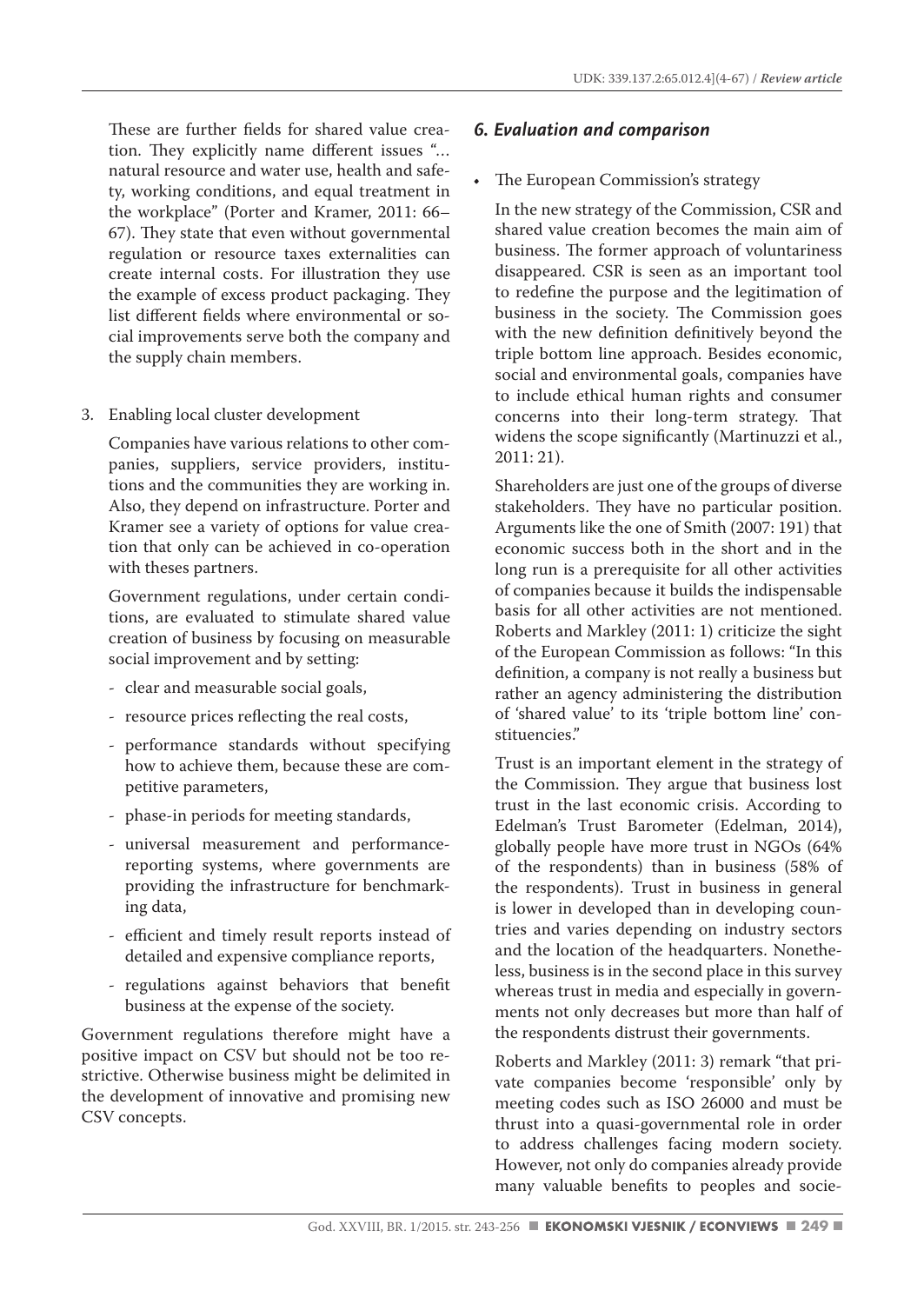ties around the world, but the challenges facing modern society will be met only by effective and responsible government, a vibrant civil society, and a dynamic economy."

#### • Porter's and Kramer's CSV

Pirson (2012: 32) points out that business in a broader sense always creates a shared value, and contractual relationships between companies and customers, suppliers and employee have to be beneficial for both sides; hence, "… the novelty of the argument [of Porter and Kramer] must lie in a substantial recalibration of social value and financial value creation."

This is definitely the case in the approach of Porter and Kramer. They expect from all kinds of companies to integrate societal aims in their target function and their business strategy.

This evaluation is in line with Crane et al. (2014: 133) who critically analyze the concept of Porter and Kramer. They likewise highlight the fact that social goals are becoming elements of companies' strategic management. Furthermore they emphasize that Porter and Kramer are able to persuade both managers and scholars, with what they call the Porter effect.

Indeed this fact should not be underestimated. It is important that leading managers of global players as well as of small and medium companies discuss and apply CSR very seriously and beyond 'green washing' or 'window dressing', which is here defined in the understanding of e.g. Altenburger (2013: 2) where 'green washing' and 'window dressing' are CSR activities with a high public relation focus.

Moreover Crane et al. (2014: 133) emphasize the clear role that government has in this concept, and point out that the role of government normally gets little attention in CSR literature. As another advantage of the approach, they assess the attention Porter and Kramer give to the sustainable supply chain management. As weaknesses they evaluate the approach of Porter and Kramer to be unoriginal, to ignore the tensions between social and economic goals, to be naive about the challenges of business compliance and the CSV to be based on a shallow conception of the role of business in the society. It is remarkable that Crane et al. on the one hand favors the supply chain argumentation of Porter and Kramer despite the fact that a huge literature on sustainable supply chain management literature already exists, while on the other hand, they criticize the originality of the approach. Without entering the discussion about originality, it is a merit of Porter and Kramer to bring CSV much closer to the business world.

Taking into account the examples Porter and Kramer (2011) list in their article, their understanding of CSV seems to correspond in some respects with strategic CSR. Strategic CSR can be located in between strict compliance of given rules and regulations and good corporate citizenship (Windsor, 2013: 1939). Nonetheless, CSV is going beyond the pure business case approach of CSR because it requires integrating CSV into the core business and the long term strategic alignment of companies. It seems that the combination of business success with either environmental or societal aims is sufficient for creating shared value in the sense of Porter and Kramer. Pfitzer, Bockstette, Stamp, (2013, 1), FSG colleagues of Porter and Kramer, speak about twin goals as the next competitive frontier.

• Comparison

The two approaches have in common that they both redefine the role of business in the society. Profit maximization alone is not any longer sufficient for the legitimization of business. The CSR, i.e. the CSV, is evaluated as a long-term measure which has to be integrated into the strategic core business alignment of companies. Shared value creation is a way to combine business success with societal benefits.

From the overall aim, the concept of the European Commission has a wider focus than the concept of Porter and Kramer. The core requirements of the European Commission are clearly specified. For the European Commission it is the task of business to contribute to inclusive growth and the well-being of the society. CSR is a way to fulfill this task. Shareholder value is integrated and builds one part of shared value creation. Obviously the interests of owners, other stakeholder and the society are evaluated equally (Roberts and Markley, 2011: 1).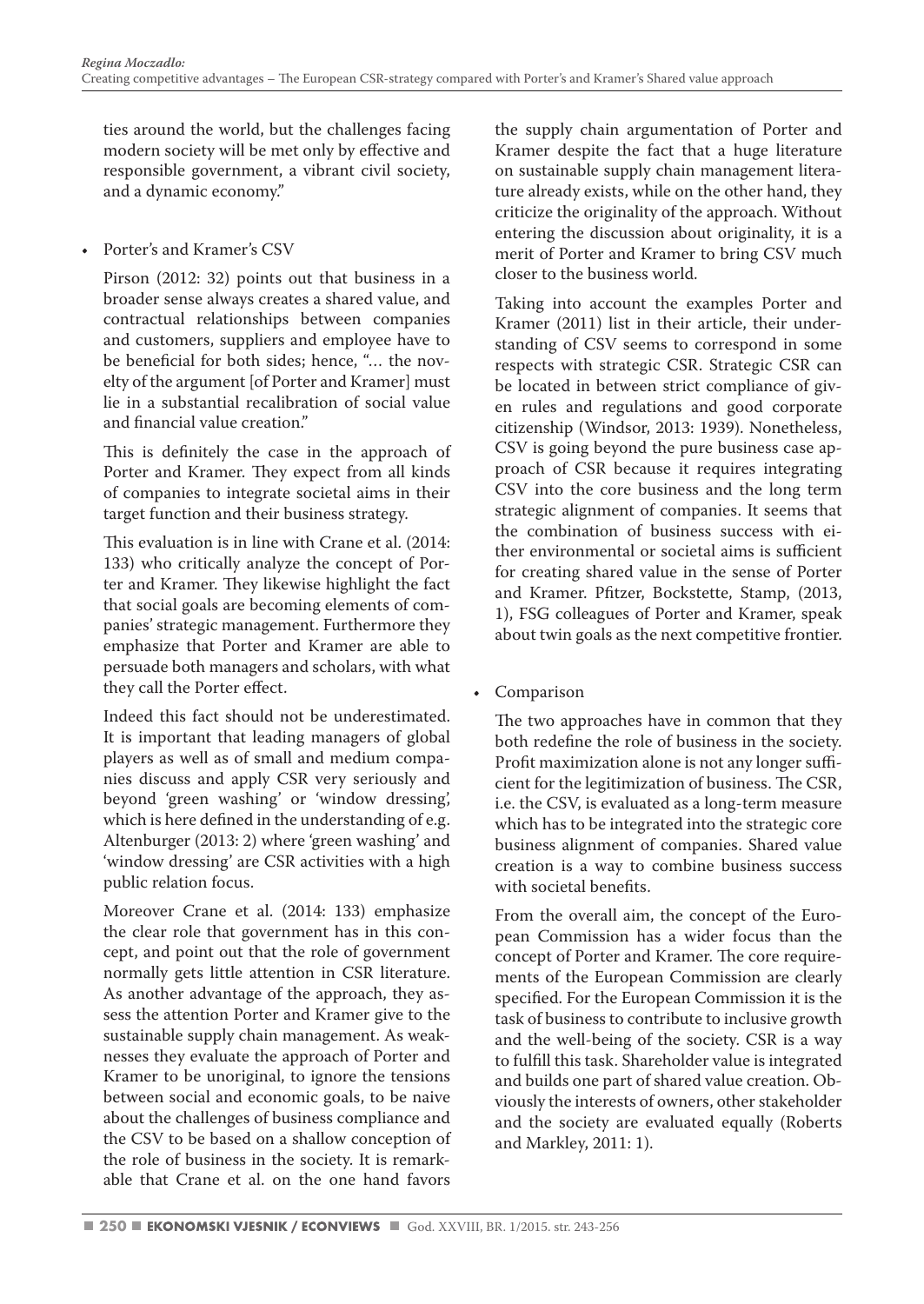Porter and Kramer recommend the application of strategic CSR where profit creation remains an important goal. A double bottom line of either economic and social or economic and environmental value creation is sufficient to reach their understanding of CSV.

The Nestlé case given by Porter and Kramer illustrates the general differences in the perspectives of the two approaches. The authors highlight the social progress in the value chain of Nestlé's Nespresso where the company has implemented various social benefits for their local coffee growers. "Nespresso combines a sophisticated espresso machine with single-cup aluminum capsules containing ground coffees from around the world. Offering quality and convenience, Nespresso has expanded the market for premium coffee" (Porter and Kramer, 2011: 69). It can be assumed that the environmental bottom line is not taken into account in this case, because aluminum capsules might have a higher negative environmental impact than paper pads or coffee filters.

When comparing several statements and elements of both approaches one finds a lot of similarities. Both concepts emphasize shared value as the most important element in the business strategy and the responsiveness of business for societal needs. Furthermore, the compliance of applicable legislation as well as collective agreements between social partners are prerequisites for CSR. Also, in common is the persuasion that creating shared value leads to competitive advances for companies. In this context, both approaches point out the importance of the creation of innovative goods of higher quality that serve societal needs.

Both concepts stress the significance of a sustainable supply chain that companies shall ensure. Also common is the emphasis on the impact enterprises have for the communities they are working in.

Porter and Kramer keep these issues more general but they ask for governmental regulation in cases where businesses benefit at the expense of the society. This demand definitely goes in line with the core requirements of the Commission. Moreover, both refer to the relation between business and government, i.e. public authorities, and see an important role for governments to establish a supportive framework for CSR. Both concepts highlight that business needs flexibility for the development of sustainable innovations and strategies for creating shared value. Public authorities should therefore support business and not overregulate. The European Commission further stresses the responsibility of business for job creation and sustainable growth. For Porter and Kramer job creation and sustainable growth are results of CSV.

The biggest difference between the two approaches is the importance they give to profit. Porter and Kramer define the term creating shared value with the relation of benefits to costs. For them profit creation definitively is one main aim of companies. They should simultaneously focus on both profit and societal gains. This can be doubted for the approach of the EU. Profit creation is not even mentioned. Shareholders are one equal group amongst the many stakeholders companies have.

Both approaches estimate to a great extent that economic and societal aims can be reached simultaneously but ignore the established fact of conflicts in a multidimensional target function. It is the definitely the case that some CSR activities simultaneously serve economic and societal targets, while others don't. Husted and Allen (2007: 595) give in this context the example of General Motors that maintain pension commitments whereas their competitors do not have to fulfill such obligations. Several researchers on multiple objectives in the target function of companies show the problematics and impacts for involved managers (Pirson, 2012: 33). As pointed out in the introduction of this paper, it is wellknown that there are not only conflicts between shareholders and other stakeholder groups but further trade-offs between the aims of different stakeholder groups themselves. Furthermore, agency conflicts can hardly be removed through governance by companies (see e.g. Crilly and Ioannou, 2014: 1).

The core contents of the two approaches are summarized in the following synopsis (see table 1). The structure follows the categories developed in the methodology.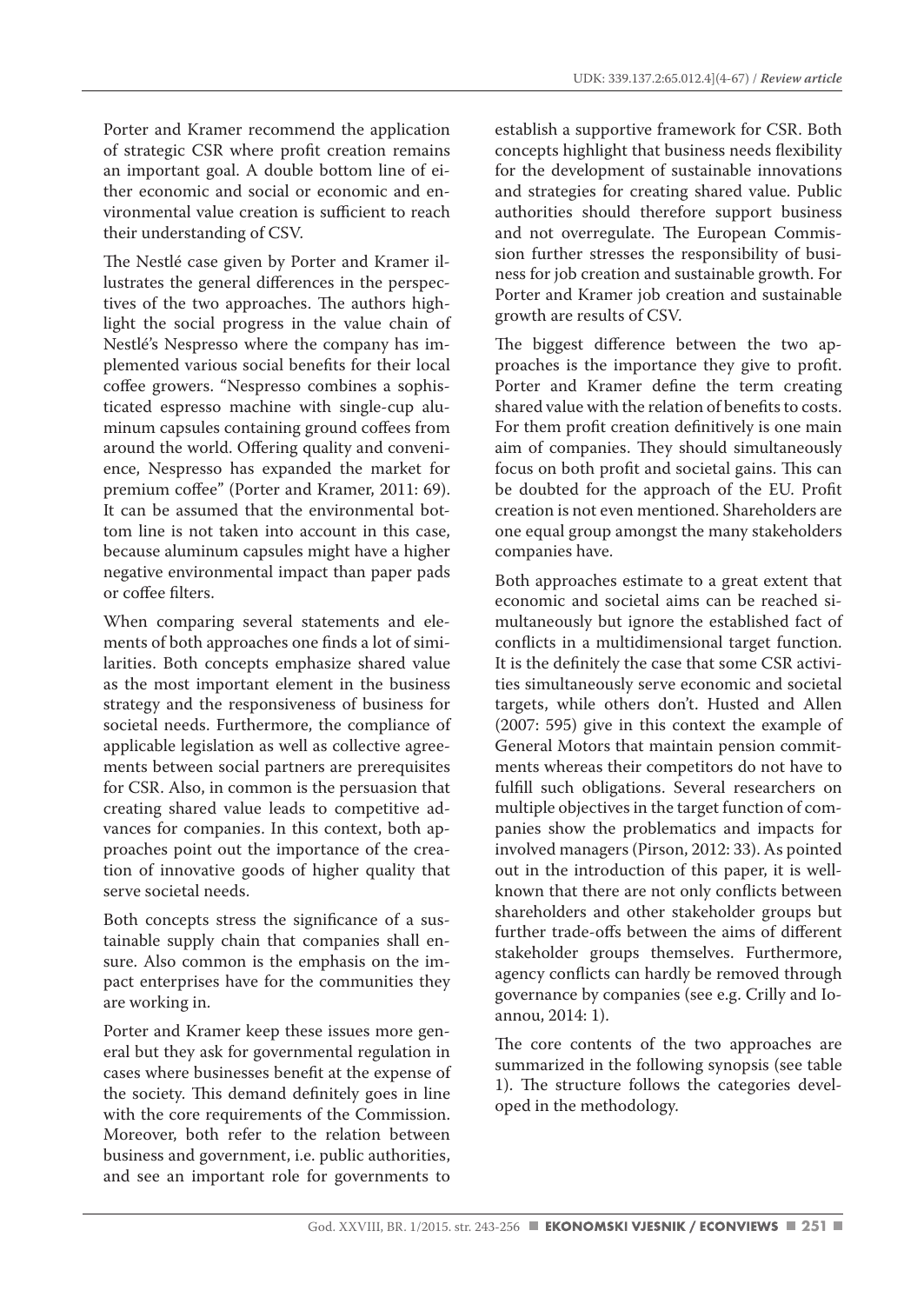| Category                       | <b>European Commission</b>                                                                                              | <b>Porter and Kramer</b>                                                                                                                                         |
|--------------------------------|-------------------------------------------------------------------------------------------------------------------------|------------------------------------------------------------------------------------------------------------------------------------------------------------------|
| Role of business in<br>society | CSR as core element for the legitimation of business                                                                    |                                                                                                                                                                  |
| Prerequisites                  | Companies fulfill their legal obligations<br>Collective agreements between social<br>partners                           | Companies fulfill their legal obligations                                                                                                                        |
| Aims                           | Contribution to inclusive growth and the<br>well-being of the society<br>Triple bottom line                             | To reach simultaneously economic and<br>social progress through value creation qu-<br>antified by the relation of benefits to costs<br>Double bottom line        |
| Stakeholder                    | Shareholders<br>Other stakeholders<br>The whole society                                                                 | Varies with the concrete projects                                                                                                                                |
| Strategic orientation          | CSR/CSV is a long-term strategy and included in the core activities of business                                         |                                                                                                                                                                  |
| Role of government             | No strict regulation but flexibility for<br>business<br>Government procurement directives can<br>be used to enhance CSR | Governments should set clear and me-<br>asurable social goals and performance<br>standards<br>Public authorities should support business<br>and not overregulate |

*Table 1 Synopsis of both concepts*

*Source: Own compilation*

#### *7. Discussion and open questions*

All in all, one can state that the common ground of both concepts is the redefinition of the role of business in society because they emphasize that doing business just for profit maximization is not a matter of course any longer. Profit alone is not sufficient any longer for the legitimization of business. Instead, shared value creation becomes the new target that business should aim at to regain and improve societal trust.

Despite the fact that the term 'creating shared value' is the core element of both approaches, they differ in the requirements companies have to fulfill for reaching this aim. The concept of the European Commission definitively has a wider scope than the concept of Porter and Kramer. Whereas the European Commission clearly goes beyond Elkington's triple bottom line, Porter and Kramer focus on the economic success and societal value creation that can be reached either by combining profit with social or with environmental aims or with both. Hence it seems that shared value in this sense can be created by fulfilling a double bottom line strategy.

The European Commission demands from business to contribute to inclusive growth and the well-being of the society by including CSR in the long-term business strategy. It seems that the role of companies here change to a quasi-governmental one. One can have the impression companies are seen as actors who are also held responsible to bridge societal governance gaps. Profit is not even mentioned in the EU approach whereas for Porter and Kramer profit remains a major aim of business.

Both concepts neglect the well-known problematics resulting from multidimensional target functions and from different stakeholder groups with contradictory aims. These topics are not mentioned in both papers and therefore one cannot find any hint how the authors expect enterprises to handle them.

Moreover, until now, both concepts have had no binding character. Therefore, the main question arises, how far business will follow the changed impact that the EU Commission give to CSR. For Porter's and Kramer's CSV approach one can see a high acceptance especially by multinational companies. Nonetheless, till now one cannot speak about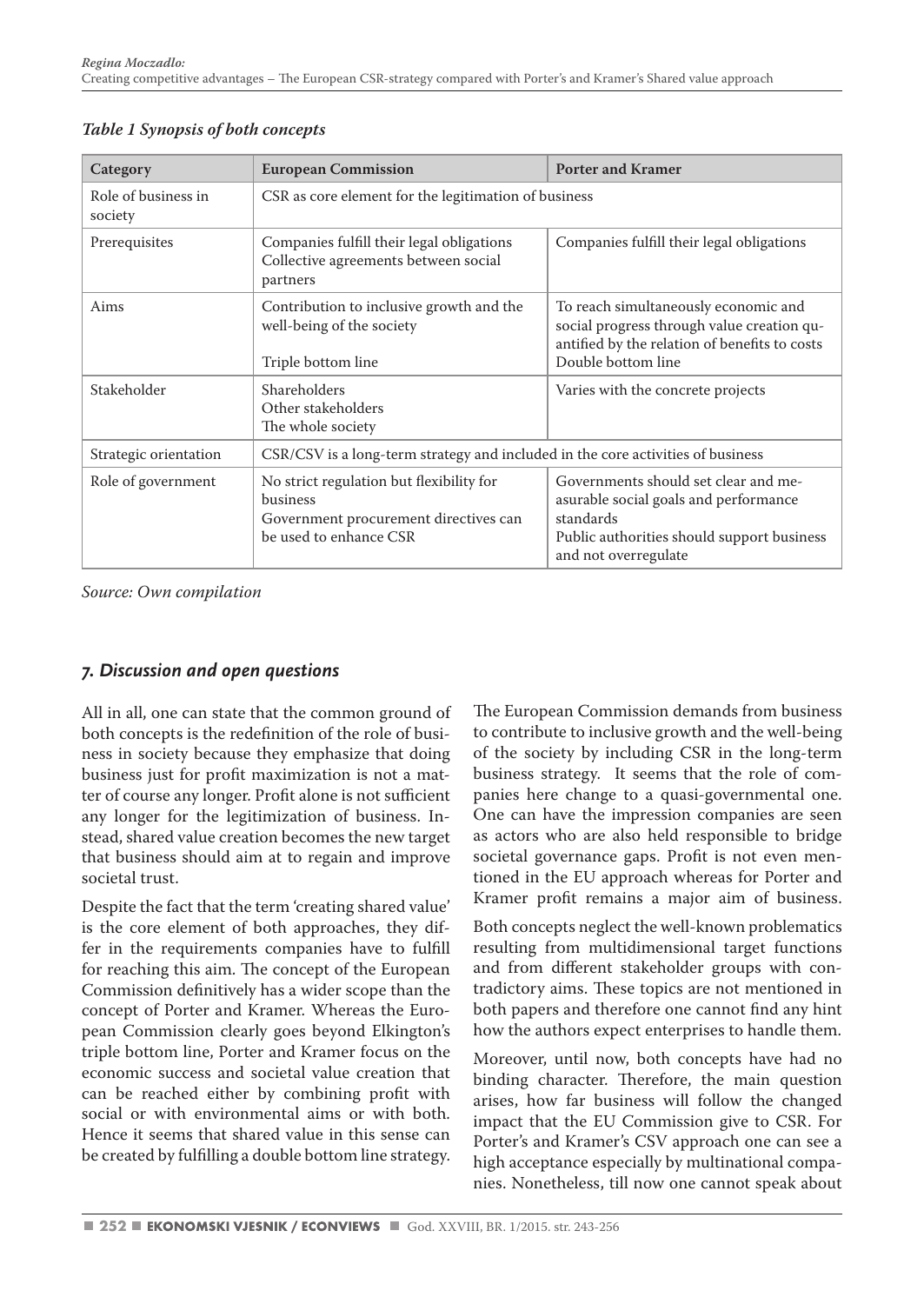a change in the paradigm of management. Further research is necessary to analyze empirically how far both concepts are implemented by enterprises and which consequences such implementations have for business. Another field of research is related to the impact CSR driven government procurement directives will have on the CSR activities. Governments of the EU countries have to provide EU wide and different approaches to CSR in their procurement strategies, as these might have consequences for the competition inside the EU.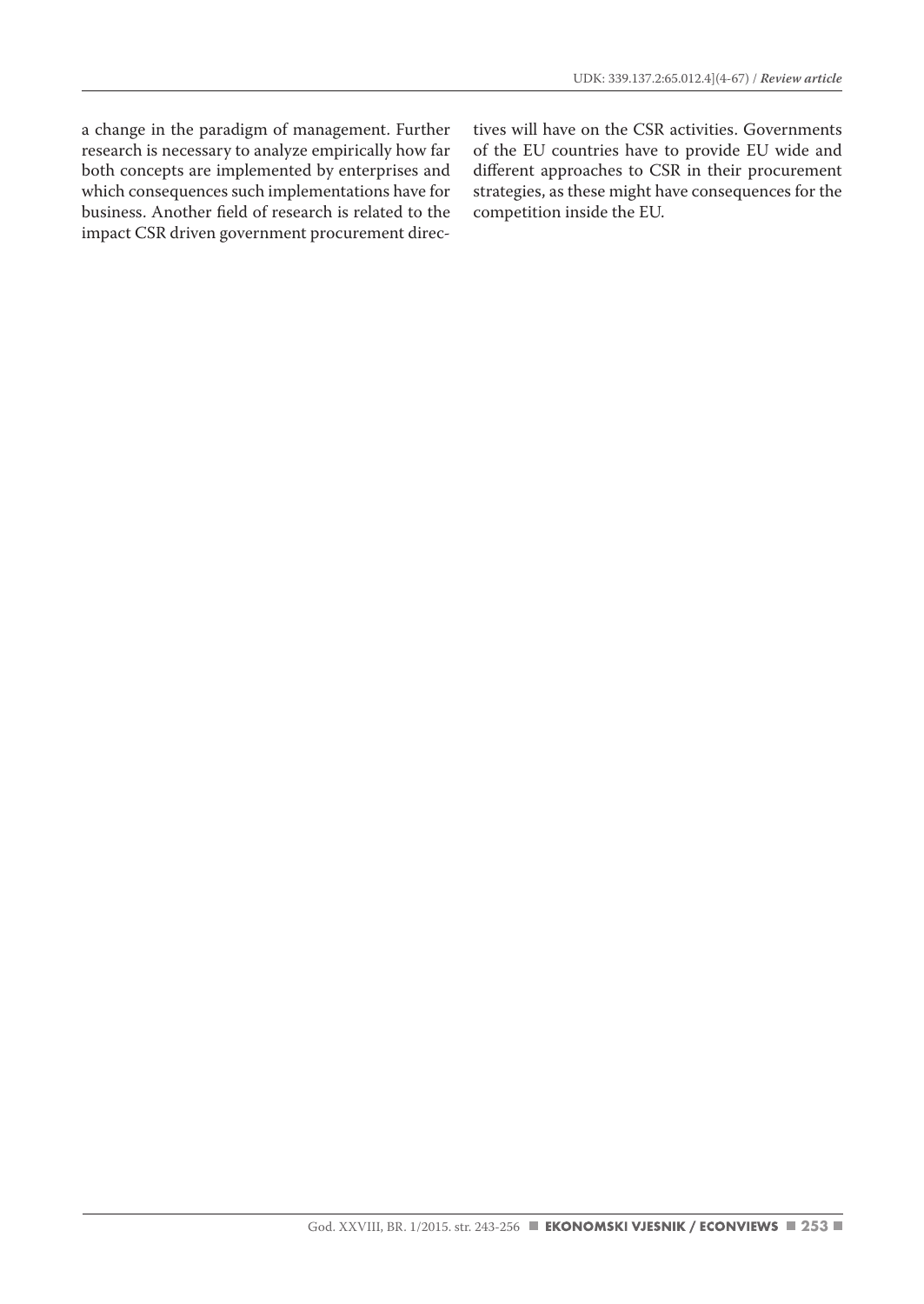#### **References**

- 1. Altenburger, R. (2013), "Gesellschaftliche Verantwortung als Innovationsquelle", in Altenburger, R. (Ed.), CSR und Innovationsmanagement: Gesellschaftliche Verantwortung als Innovationstreiber und Wettbewerbsvorteil, SpringerLink Bücher, Springer Gabler, Berlin, Heidelberg, pp. 1–14.
- 2. Barnett, M. L., Salomon, R. M. (2012), "Does it pay to be really good? addressing the shape of the relationship between social and financial performance", Strategic Management Journal, Vol. 33, No. 11, pp. 1304–1320.
- 3. Brunn, C., Bernard, B., Kudlak, R. (2013), "Report on cross-WP compilation and assessment of CSR performance & impacts on EU objectives. (2013): (IMPACT Working Paper, 15), Available at: http:// csr-impact.eu/documents/documents-detail.html?documentid=33 (Accessed on: February 6, 2014).
- 4. Calabrese, A., Costa, R., Menichini, T., Rosati, F., Sanfelice, G. (2013), "Turning Corporate Social Responsibility-driven Opportunities in Competitive Advantages: a Two-dimensional Model", Knowledge and Process Management, Vol. 20, No. 1, pp. 50–58.
- 5. Carroll, A. B. (1991), "The pyramid of corporate social responsibility: Toward the moral management of organizational stakeholders", Business Horizons, Vol. 34, No. 4, pp. 39–48.
- 6. Claydon, J. (2011), "A new direction for CSR: the shortcomings of previous CSR models and the rationale for a new model", Social Responsibility Journal, Vol. 7, No. 3, pp. 405–420.
- 7. Crane, A., Palazzo, G., Spence, L. J., Matten, D. (2014), "Contesting the Value of 'Creating Shared Value'", California Management Review, Vol. 56, No. 2, pp. 130–153.
- 8. Crane, A., Ruebottom, T. (2011), "Stakeholder Theory and Social Identity: Rethinking Stakeholder Identification", Journal of Business Ethics, Vol. 102, No. S1, pp. 77–87.
- 9. Crilly, D., Ioannou, I. (2014), "Managing Conflicting Objectives: The Role of Cognition in Reconciling Corporate Financial and Social Performance Expectations", SSRN Electronic Journal.
- 10. Edelman (2014), "Edelman Trust Barometer Global Results", Available at: http://www.edelman.com/ insights/intellectual-property/2014-edelman-trust-barometer/about-trust/global-results/ (Accessed on: July 10, 2014)
- 11. Ennes, M. (2014), "Everything You Need to Know About Shared Value at Davos", Available at: http:// sharedvalue.org/groups/shared-value-initiative-community/everything-you-need-know-aboutshared-value-davos (Accessed on: February 6, 2014)
- 12. European Commission (2011), "Communication from the Commission to the European Parliament, the Council, the European Economic and Social Committee and the Committee of the Regions". A renewed EU strategy 2011-14 for Corporate Social Responsibility", Available at: http://eur-lex.europa. eu/LexUriServ/LexUriServ.do?uri=COM:2011:0681:FIN:EN:PDF (Accessed on: July 3, 2014)
- 13. Freeman, R. E. (1984). Strategic management: A stakeholder approach. Pitman series in business and public policy, Boston: Pitman.
- 14. Freeman, R. E., Harrison, J. S., Wicks, A. C., Parmar, B. L., Colle, S. de (2010). Stakeholder theory: The state of the art. New York: Cambridge University Press.
- 15. Freeman, R. E., Martin, K., Parmar, B. (2007), "Stakeholder Capitalism", Journal of Business Ethics, Vol. 74, No. 4, pp. 303–314.
- 16. Friedman, M. (1970). The Social Responsibility of Business Is to Increase Its Profits. New York: New York Times Magazine.
- 17. Harrison, J. S., Bosse, D. A. (2013), "How much is too much? The limits to generous treatment of stakeholders", Business Horizons, Vol. 56, No. 3, pp. 313–322.
- 18. Hörisch, J., Freeman, R. E., Schaltegger, S. (2014), "Applying Stakeholder Theory in Sustainability Management: Links, Similarities, Dissimilarities, and a Conceptual Framework", Organization & Environment, Vol. 27, No. 4, pp. 328–346.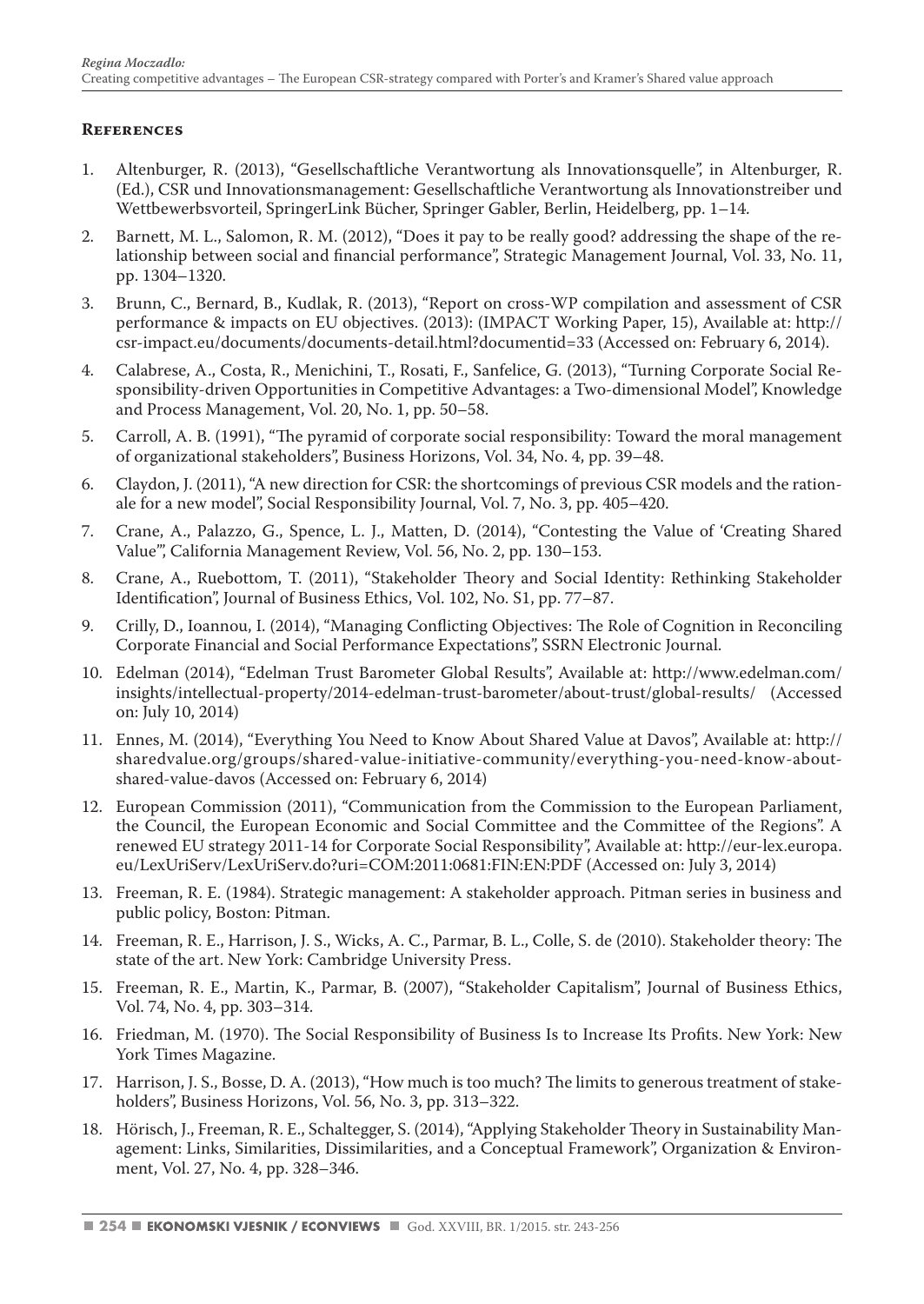- 19. Hsieh, H. F., Shannon, S. E. (2005), "Three approaches to qualitative content analysis", Qualitative health research, Vol. 15 No. 9, pp. 1277–1288.
- 20. Husted, B. W., Allen, D. B. (2007), "Strategic Corporate Social Responsibility and Value Creation among Large Firms", Long Range Planning, Vol. 40, No. 6, pp. 594–610.
- 21. Jamali, D. (2008), "A Stakeholder Approach to Corporate Social Responsibility: A Fresh Perspective into Theory and Practice", Journal of Business Ethics, Vol. 82, No. 1, pp. 213–231.
- 22. Lahme, G., Klenk, V. (2013), "Telling the Backstory Transparenz in globalen Wertschöpfungsketten", in D'heur, M. (Ed.), CSR und Value Chain Management - Profitables Wachstum durch nachhaltig gemeinsame Werztschöpfung, Springer, Heidelberg, pp. 155–171.
- 23. Martinuzzi, A., Krumay, B., Pisano, U. (2011), Focus CSR: The New Communication of the EU Commission on CSR and National CSR Strategies and Action Plans, ESDN Quarterly Report, Vienna.
- 24. Mayring, P. (2014). Qualitative content analysis: theoretical foundation, basic procedures and software solution. Klagenfurt: Institute of Psychology and Center for Evaluation and Research.
- 25. Mullerat, R. (2013), "Corporate Social Responsibility: A European Perspective", The Jean Monnet/Robert Schuman Paper Series, Vol. 13, 13<sup>th</sup> ed., Coral Gables, FL.
- 26. O'Riordan, L., Fairbrass, J. (2014), "Managing CSR Stakeholder Engagement: A New Conceptual Framework", Journal of Business Ethics, Vol. 125, No. 1, pp. 121–145.
- 27. Peloza, J., Shang, J. (2011), "How can corporate social responsibility activities create value for stakeholders? A systematic review", Journal of the Academy of Marketing Science, Vol. 39, No. 1, pp. 117– 135.
- 28. Perrini, F., Russo, A., Tencati, A., Vurro, C. (2011), "Deconstructing the Relationship Between Corporate Social and Financial Performance", Journal of Business Ethics, Vol. 102, No. S1, pp. 59–76.
- 29. Pesqueux, Y., Damak Ayadi, S. (2005), "Stakeholder theory in perspective", Corporate Governance: The international journal of business in society, Vol. 5, No. 2, pp. 5–21.
- 30. Pirson, M. (2012), "Social entrepreneurs as the paragons of shared value creation? A critical perspective", Social Enterprise Journal, Vol. 8, No. 1, pp. 31–48.
- 31. Porter, M. E., Kramer, M. R. (2011), "Creating shared value", Harvard Business Review, Vol. 89, No. 1/2, pp. 62–77.
- 32. Prahalad, C. K., Hammond, A. (2002), "Serving the World's Poor, Profitably", Harvard Business Review, Vol. 80, No. 9, pp. 48–57.
- 33. Reefke, H., Trocchi, M. (2013), "Balanced scorecard for sustainable supply chains: design and development guidelines", International Journal of Productivity and Performance Management, Vol. 62 No. 8, pp. 805–826.
- 34. Ribeiro Soriano, D., Wagner Mainardes, E., Alves, H., Raposo, M. (2011), "Stakeholder theory: issues to resolve", Management Decision, Vol. 49, No. 2, pp. 226–252.
- 35. Roberts, J. M., Markley, A. W. (2011), CSR: New EU Strategy Threatens U.S. and European Companies, WebMemo, Washington DC.
- 36. Smith, A. D. (2007), "Making the case for the competitive advantage of corporate social responsibility", Business Strategy Series, Vol. 8, No. 3, pp. 186–195.
- 37. Weber, M. (2008), "The business case for corporate social responsibility: A company-level measurement approach for CSR", European Management Journal, Vol. 26, No. 4, pp. 247–261.
- 38. Windsor, D. (2013), "Corporate social responsibility and irresponsibility: A positive theory approach", Journal of Business Research, Vol. 66, No. 10, pp. 1937–1944.